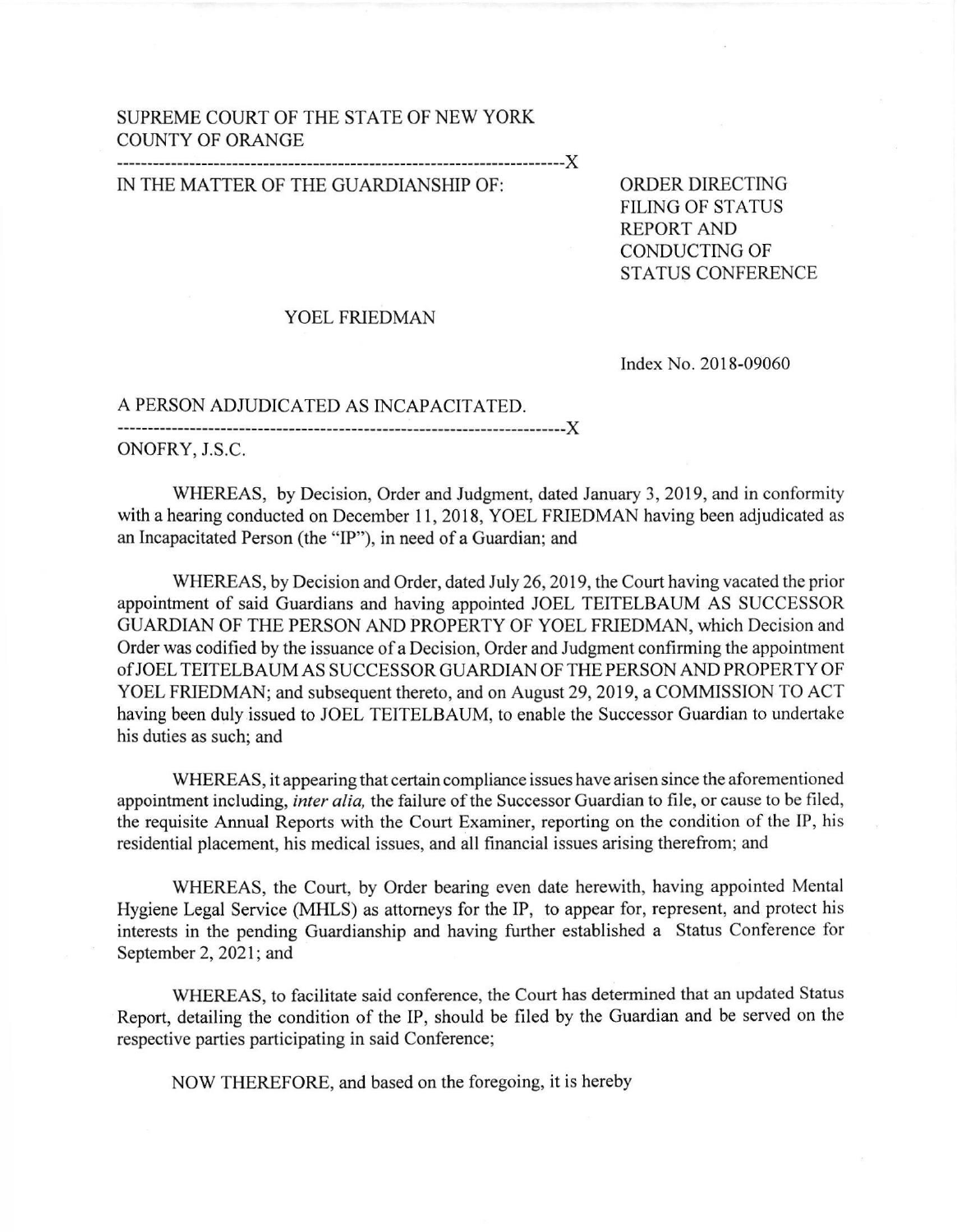ORDERED, that JOEL TEITELBAUM, AS GUARDIAN OF THE PERSON AND PROPERTY OF YOEL FRIEDMAN, is directed to, and shall, file, or cause to be filed, with this Court, a Report detailing the Status of the Guardianship and the condition of the IP, YOEL FRIEDMAN, such report to be in form and content satisfactory to the Court and include and address, as a minimum, the following: (1) the current medical health (both physical and psychological) of the IP; (2) the IP's current residence or residential placement; (3) the relationship, and/or degree of interaction, of the IP with his family; (4) the mechanism and plan currently in effect to address the IP's activities of daily living, and the status of the IP's finances, including his assets, debts and income, and the source thereof; and it is further

ORDERED, that to facilitate the Status Conference, as hereinafter ordered, said report, in addition to the filing of the same with the Court, shall thereupon be distributed and served upon the following: Mental Hygiene Legal Services as Attorney for the IP, Orange County Attorney's Office - Ferol Reed McDermott, Esq. Assistant County Attomey, and Sharon Louise Kelson, Court Examiner; and it is further

ORDERED, that a Status Conference is hereby scheduled for September 2,2021 at 10:30 a.m., such conference to be conducted at the Orange County Government Center, 285 Main Street, Goshen, New York, Courtroom #3, if the Courts are in session and open to the public, and if not open to the public then by remote video conferencing, on that date, at 10:30 a.m., or such other time as may be determined by the Court, at which the Successor Guardian, Mental Hygiene Legal Service, the County of Orange, including APS representatives, the Court Examiner, and the IP, Yoel Friedman, are directed to, and shall, attend.

This constitutes the order of this Court.

Dated: August 11,2021 Goshen, New York

HON. ROBERT A. ONOVRY/J.S.C.

To: Mental Hygiene Legal Service Attomey for the IP Office & P.O. Address 5 Coates Drive, Suite 4 Goshen, New York 10924 erhill@nycourts.gov

> Ferol Reed McDermott, Esq. Senior Assistant County Attomey Orange County Aftomey 255-275 Main Street Goshen, New York 10924  $fmedermott@orange countygov.com$